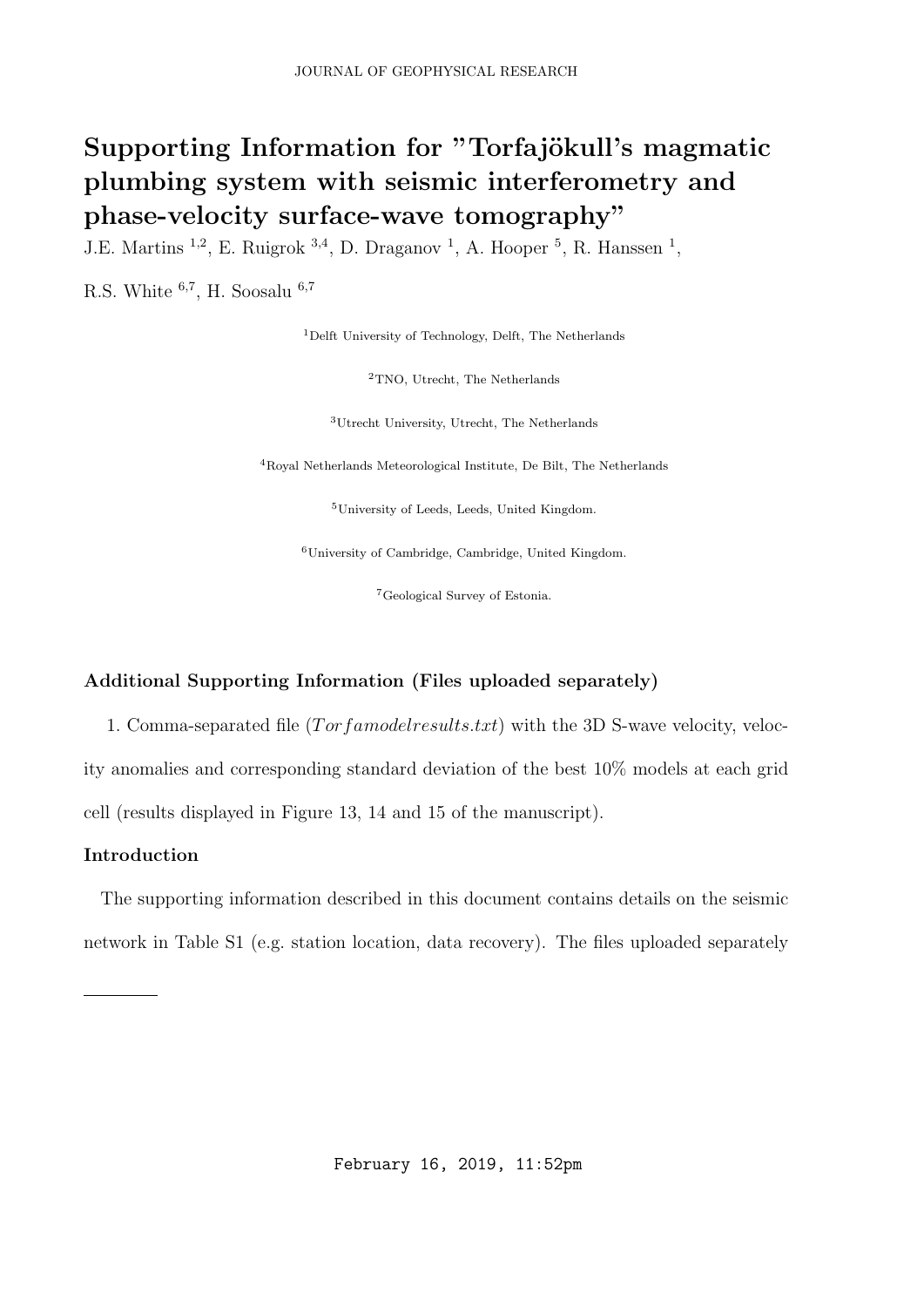$X - 2$  :

contain the results of the tomographic 3D model (depicted in Figures 13, 14 and 15a-d of the main manuscript).

Data Set 1: Model results (Figure 13, 14 and 15) The uploaded separately commaseparated values file contains the 3-D shear velocity model, anomalies and corresponding uncertainties. Each line of the file corresponds to a single grid-cell and NaN values indicate grid point without information. For each depth value there is a matrix of 50 by 50 grid cells. The file with name  $Torf a model results.txt$  contains the following information:

- lon  $[\text{deg}]$  Longitude in degrees.
- lat $\lceil \text{deg} \rceil$  Latitude in degrees.
- depth [m] Depth in meters.
- SwaveVel  $[m/s]$  S-wave velocity in meters per seconds.
- RefVel  $[m/s]$  Reference velocity per layer in meters per seconds.
- Anomalies [%] S-wave velocity anomalies w.r.t. an average 1-D velocity model at

depth, percentage.

• stdev  $[m/s]$  - S-wave velocity standard deviation of the 1000 models with lowest misfit.

The uploaded comma-separated values file can be read e.g. with the following Matlab function: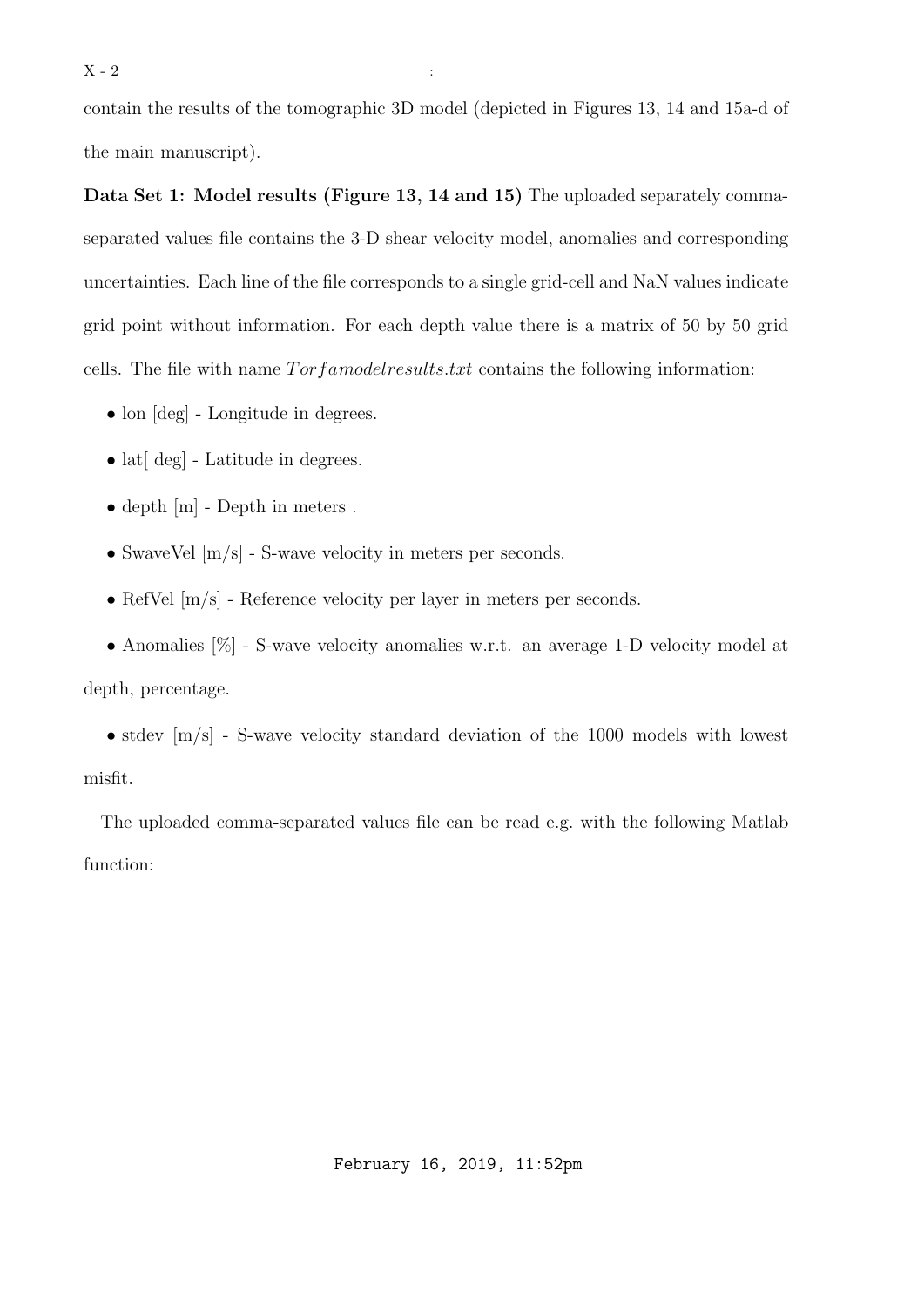```
function readTorfaMod(depth)
% This function plots the model results (Figure 13, 14 and 15) as 
publiced
% in Martins et al. (2019). The underlying model data is in the file
% Torfa_mod_results.txt. Make sure that this file is in the same 
directory
% as this function.
\mathbf{R}% USAGE: readTorfaMod(depth)
\epsilon% INPUT:
% depth: any depth [m] as ploted in the manuscript from 1500m to 
6000m
%
% EXAMPLE: 
% readTorfaMod(2000)
%% open file
filename='Torfa_model_results.txt';
fid=fopen(filename,'r');
C=textscan(fid,'%f%f%f%f%f%f%f', 'delimiter',',', 'Headerlines',1);
fclose(fid);
lon=C\{1\};
lat=C(2);dep=C(3);
Vs=C{4};RefV=C_{5};
dVs=C{6};stdVs=C{7};
%% Reshape
ind=find(dep==depth);
lon=lon(ind);
lat=lat(ind);
dVs=dVs(ind);
Vs=Vs(ind);
stdVs=stdVs(ind);
lon=reshape(lon,[50,50]);
lat=reshape(lat,[50,50]);
dVs=reshape(dVs,[50,50]);
Vs=reshape(Vs,[50,50]);
stdVs=reshape(stdVs,[50,50]);
%% Plots
figure('color','w');
subplot(1,3,1)pcolor(lon,lat,dVs);
title(['Anomalies[%] at ',num2str(depth), ' m depth'],'FontSize',14) 
xlabel('Longitude','FontSize',14) 
ylabel('Latitude','FontSize',14)
colormap(flipud(jet))
colorbar
```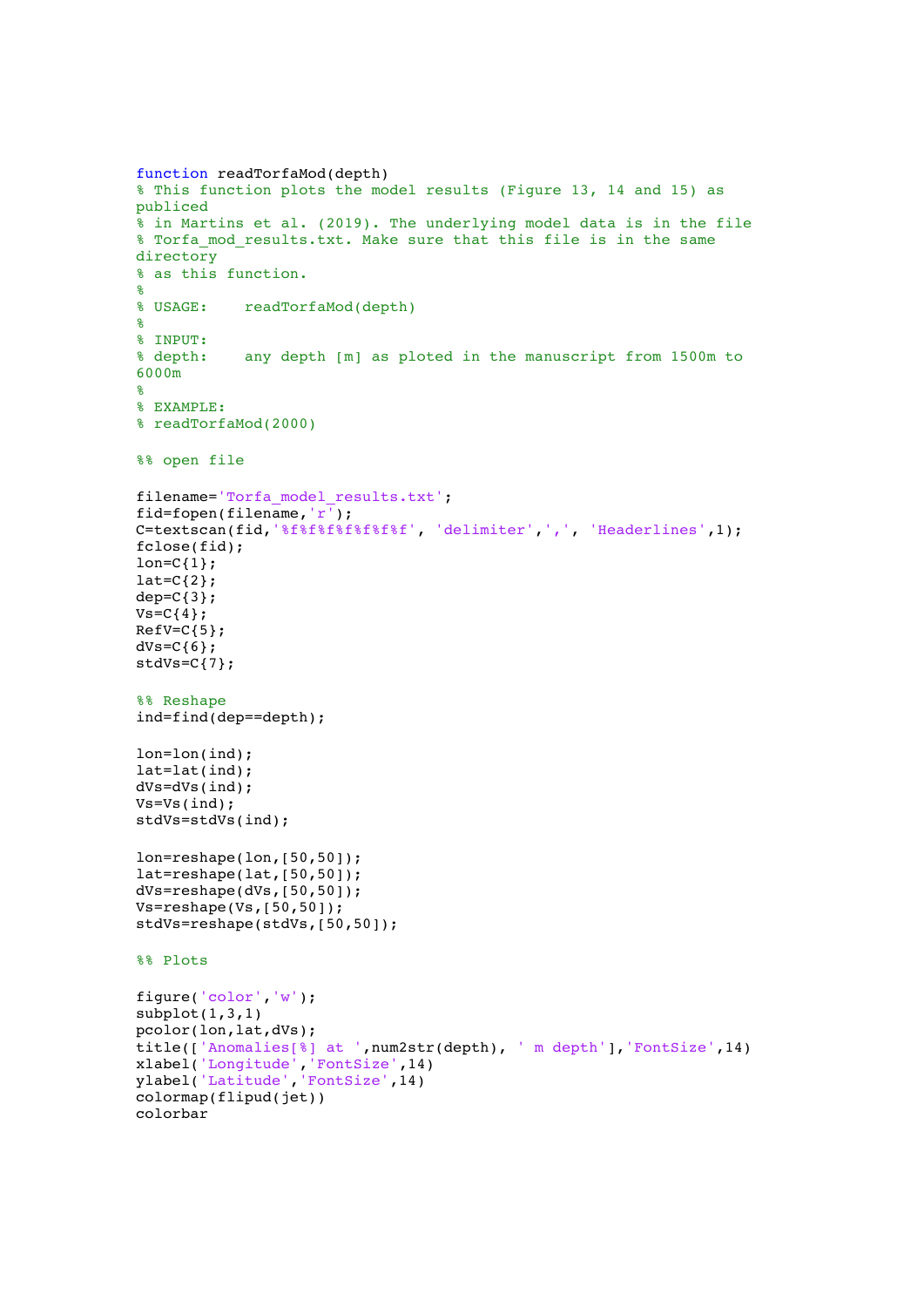```
subplot(1,3,2)pcolor(lon,lat,stdVs);
title(['stdev[m/s] at ',num2str(depth), ' m depth'],'FontSize',14) 
xlabel('Longitude','FontSize',14) 
ylabel('Latitude','FontSize',14)
colorbar
subplot(1,3,3)pcolor(lon,lat,Vs);
title(['SwaveVel[m/s] at ',num2str(depth), ' m depth'],'FontSize',14) 
xlabel('Longitude','FontSize',14) 
ylabel('Latitude','FontSize',14)
colormap(flipud(jet))
colorbar
```
end